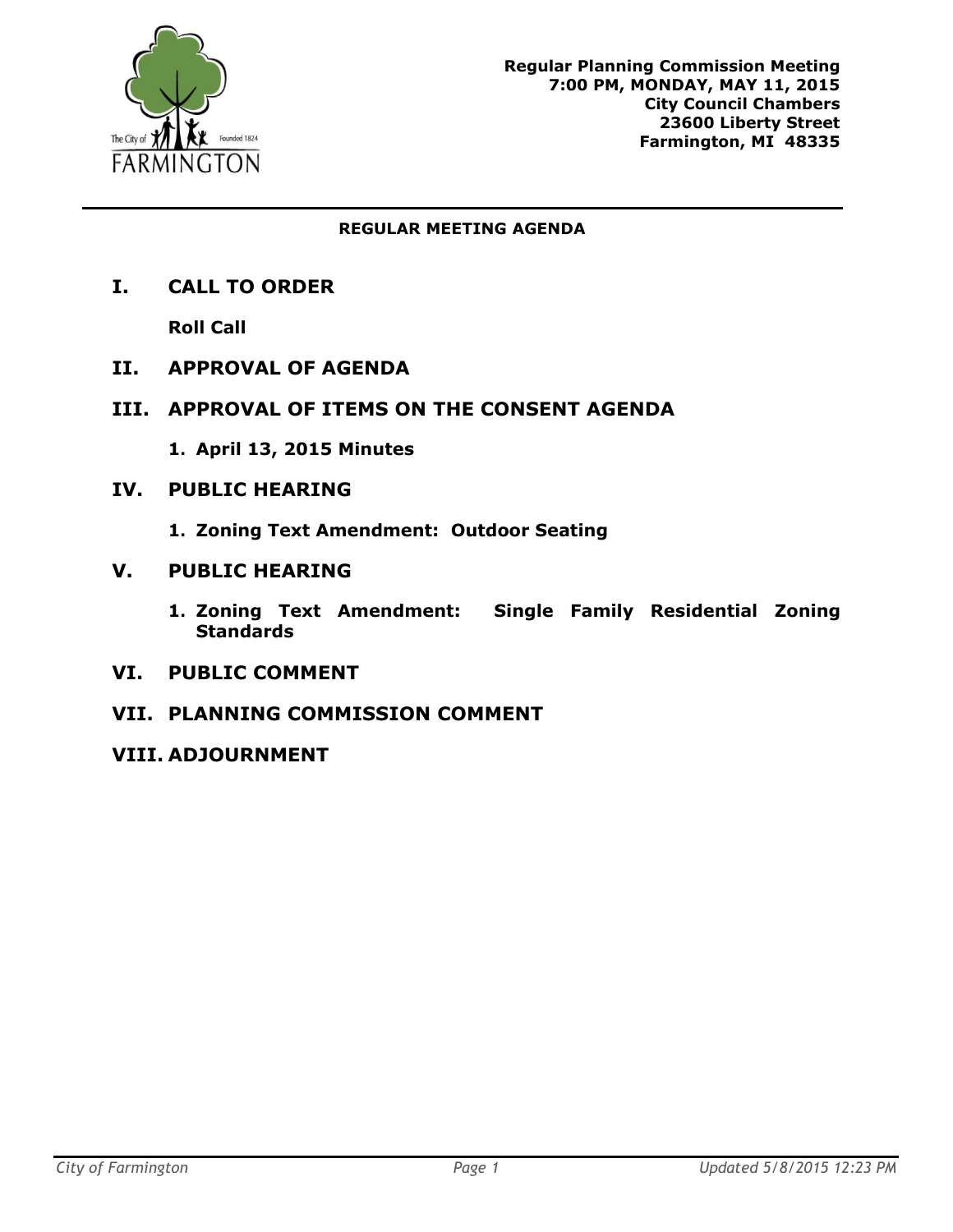# **Farmington City Council Staff Report**

**Council Meeting Date:**  May 11, 2015

**Submitted by:** Kevin Christiansen, Economic Community Development Director

**Description:** April 13, 2015 Minutes

**Requested Action:**

Approve

**Background:**

**Review: Kevin Christiansen Pending**

**City Manager Planning Commission Pending 05/11/2015 7:00 PM**

**Agenda Review**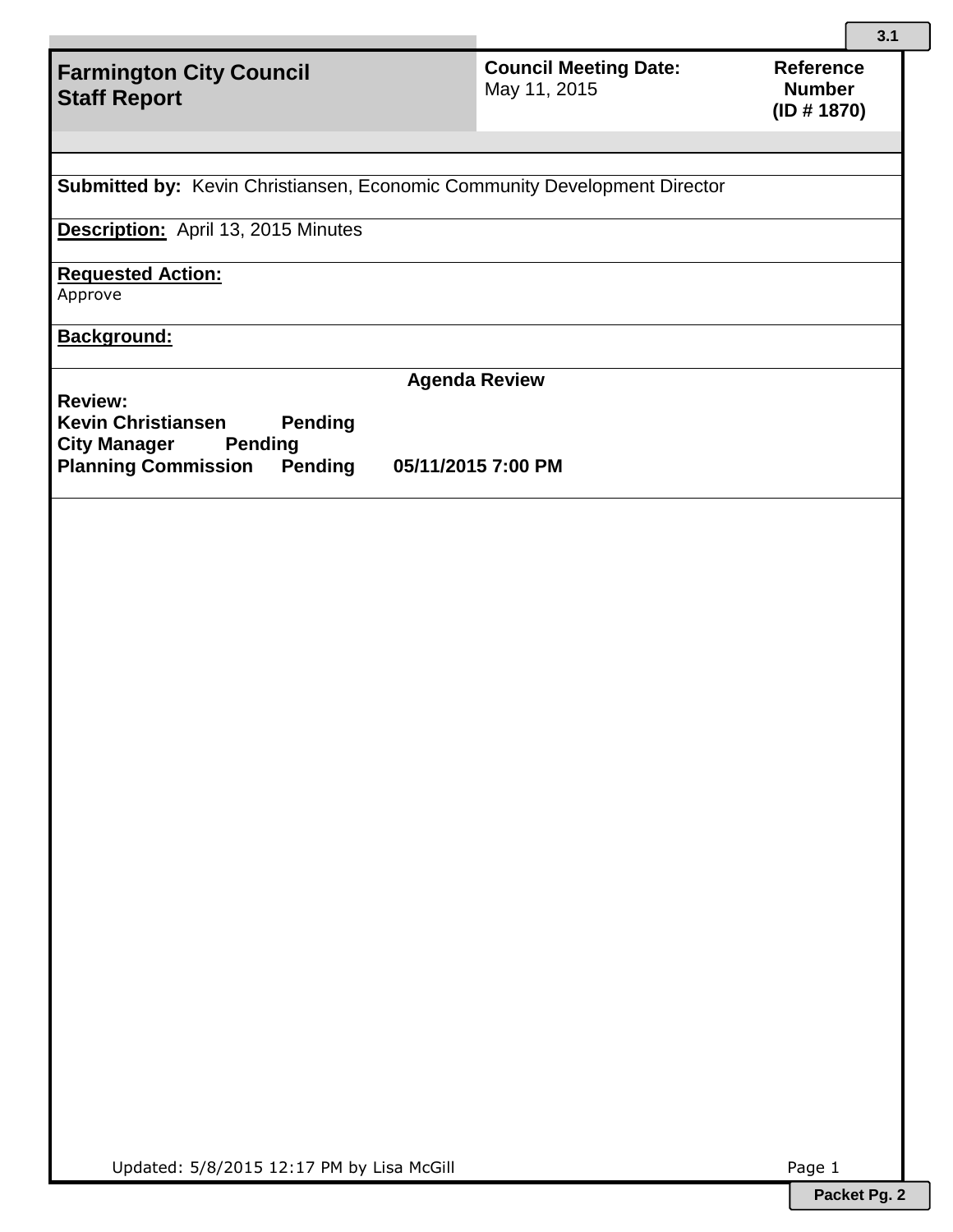### FARMINGTON PLANNING COMMISSION PROCEEDINGS City Council Chambers, 23600 Liberty Street Farmington, Michigan April 13, 2015

Chairperson Bowman called the Meeting to order at 7:00 p.m. in the Farmington City Council Chambers, 23600 Liberty Street, Farmington, Michigan.

.

### **ROLL CALL**

Present: Babcock, Bowman, Buyers, Chiara, Crutcher, Gronbach, Majoros Absent:

A quorum of the Commission was present.

Chairperson Bowman asked for a moment of silence to commemorate Sherrin Hood, from LSL Planning, who lost her battle with cancer recently. She recognized her many accomplishments with the City and the zest and zeal that she brought into her projects.

**OTHER OFFICIALS PRESENT:** Director Christiansen, Building Inspector Koncsol

Caitlyn Malloy-Marcon, LSL Planning

### **APPROVAL OF AGENDA**

MOTION by Gronbach, seconded by Crutcher, to approve the agenda as submitted. Motion carried, all ayes.

### **APPROVAL OF ITEMS ON CONSENT AGENDA**

#### **A. March 9, 2015 Minutes**

Motion by Buyers, seconded by Babcock, to approve the items on the Consent Agenda. Motion carried, all ayes.

### **OUTSIDE DISPLAY AND SALES REQUEST – ALEXANDER TRUE VALUE HARDWARE, 22104 FARMINGTON ROAD**

Chairperson Bowman introduced this agenda item and turned it over to staff.

Director Christiansen indicated this request is for an outdoor display and sales application that was presented to the City by Alexander True Value Hardware located at 22104 Farmington Road. The applicant has submitted plans for outdoor display and sales to be located within the front yard, the parking lot adjacent to the existing commercial building, the unit within the shopping center at 22104 Farmington Road, which is zoned as C-2, community commercial, which use is permitted in said district subject to site plan review and in accordance with zoning ordinance requirements with respect to outdoor display and sales.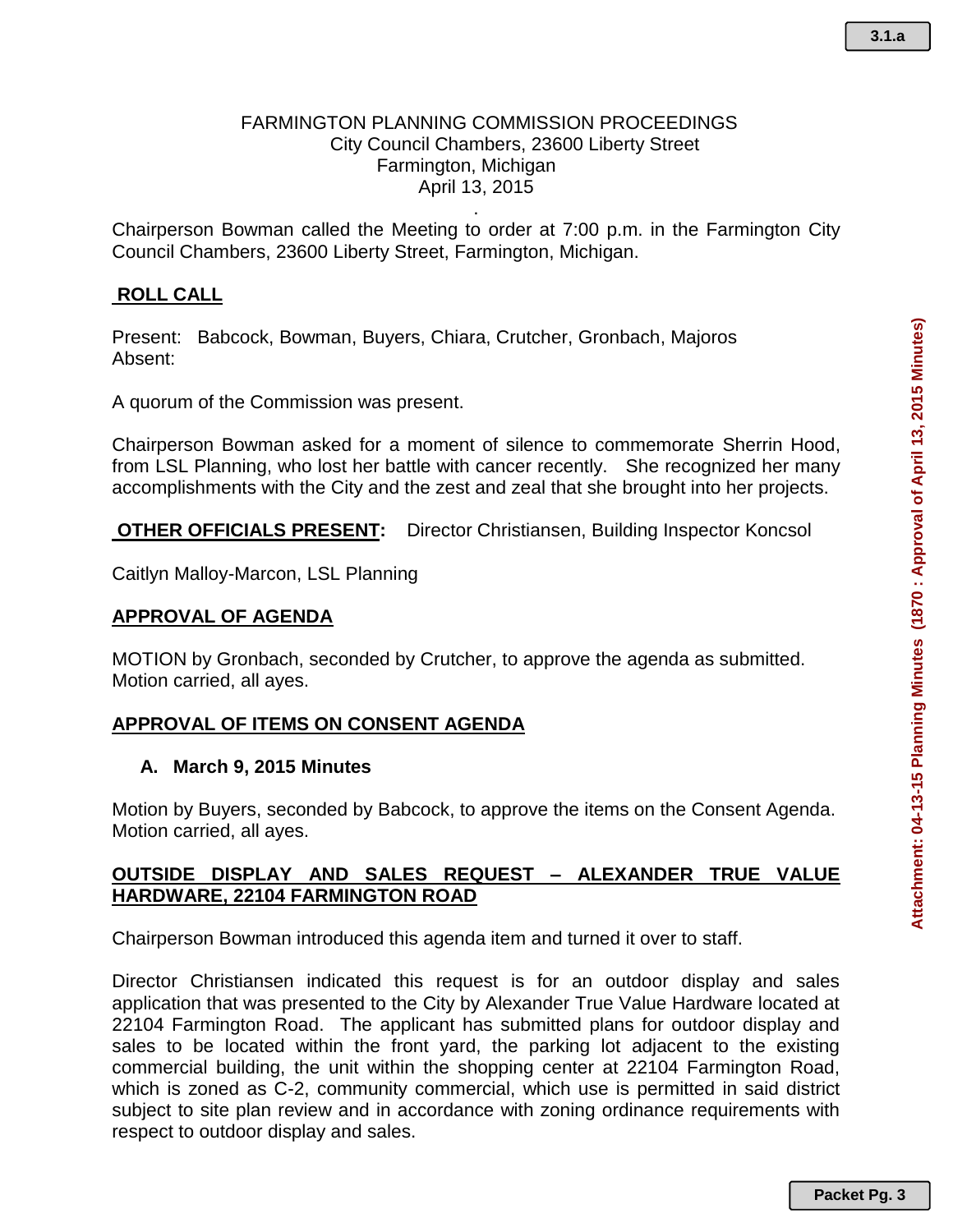City of Farmington Planning Commission Minutes of April 13, 2015 Page 2

He stated the Commissioners' packets included information such as the application and the area identified for outdoor sales. An aerial photo of the site was also included.

He cited the Petitioner's request for outdoor sales being Monday through Saturday, from 8:00 a.m. to 8:00 p.m. and Sunday from 8:00 a.m. to 6:00 p.m., the seasonal time period being from April 15<sup>th</sup> to October 31<sup>st</sup>.

The Petitioner was asked to come forward.

Tim Alexander, 22104 Farmington Road, came to the podium. He stated he wants to be able to have seasonal area in the front yard of parking lot and also in front of store and on the sidewalk with 10 to 12 feet of pedestrian walkway with no interference..

The floor was opened for questions from the Commissioners.

Gronbach asked for clarification of the request.

Christiansen stated that the outdoor sales area is in the northwest area of parking lot and the other display area is along the sidewalk adjacent to building for pallets, approximately four to six, for seasonal materials.

Gronbach asked for the dimensions of the area and the Petitioner responded and further discussion was held.

Christiansen stated that the area along the building where they are proposing to put the pallets in is about four feet from the building and about thirty feet long, so it will expand a portion of the front of the building and adjacent to the sliding entry door to the building.

Crutcher asked how the merchandise would be secured.

Chiara inquired about signage in the area.

Crutcher asked if the area would require a roof.

Buyers inquired about the watering of the outdoor plants.

Buyers asked if the Petitioner had thought about tents and if so, what styles.

The Petitioner responded if anything, a tent would be utilized for shade for employees and anything that he chose would have to be approved by the fire inspector.

Buyers stated that ingress and egress would have to be supplied for pedestrians as well as signage and suggested an alternative to the Petitioner's plans.

The Petitioner stated any changes would have to be on landlord approval.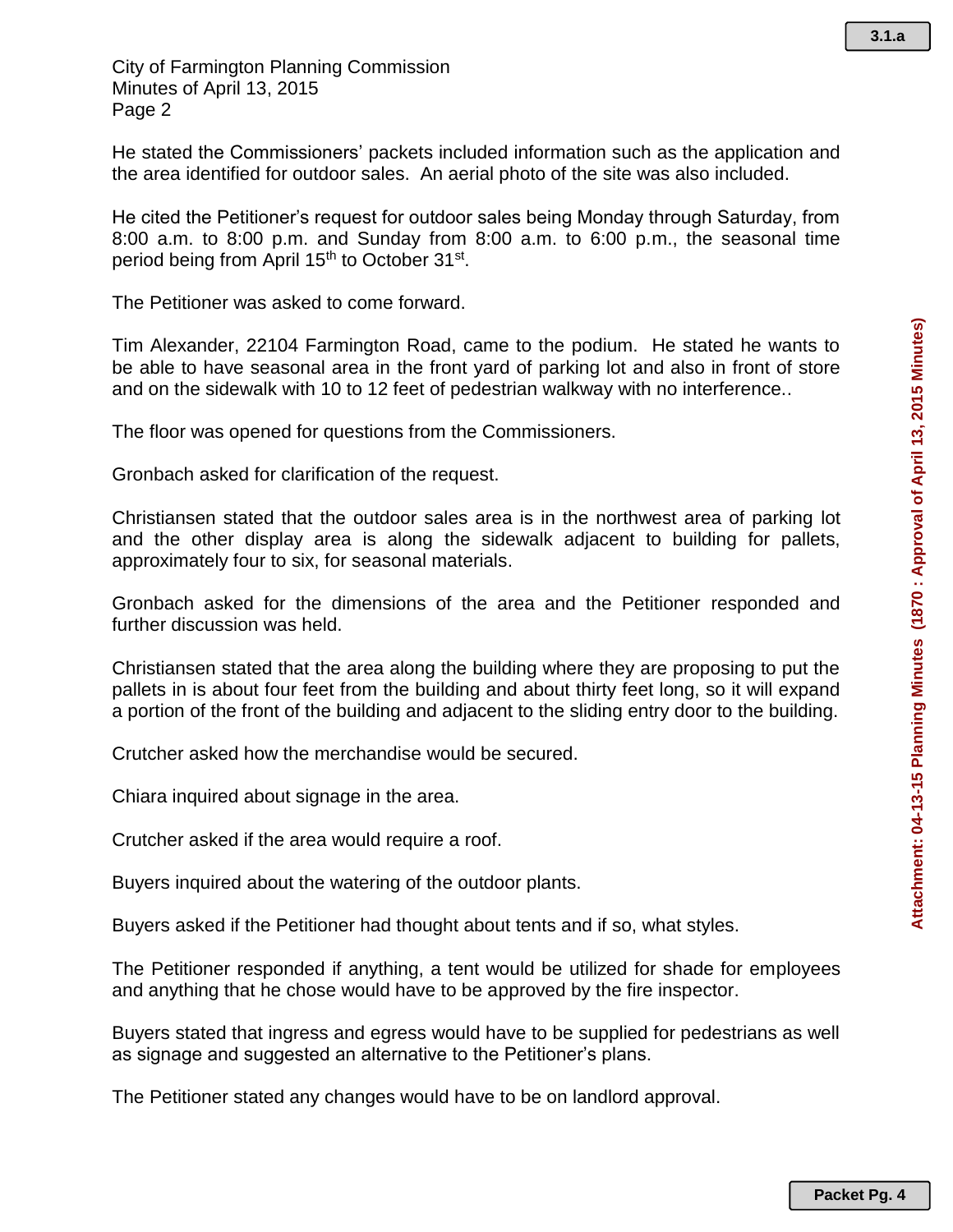Christiansen stated that he had been in discussion with the landlord and the parking lot being utilized by commuters and the orientation of parking lot designed to fit the needs of the center.

Crutcher inquired if fencing is required for outdoor sales.

Buyers asked about handicapped parking and the requirements for same.

Majoros asked if carts would be available for use in the outdoor sales area.

Buyers inquired if the application was adequate in its designation of the applicant and co-applicant and Christiansen responded in the affirmative.

Bowman thanked the Petitioner.

MOTION by Chiara, supported by Babcock, to approve the outdoor display and sales for Alexander True Value Hardware, 22104 Farmington Road, from April 15, 2015 through October 31, 2015, with location shown on the drawings and to include four pallets of seasonal goods adjacent to building, with the condition that the matter can be revisited subject to any theft or crime of same, and subject to approval of the Fire Marshall and Public Safety.

All ayes, motion carried

# **SITE PLAN AMENDMENT – DIGITAL TERRAIN, 37085 GRAND RIVER AVENUE**

Chairperson Bowman introduced this agenda item and turned it over to staff.

Christiansen indicated this item is before the Commission for a site plan amendment for the new three story office building to be built on the site of the former K-Mart shopping center. He went into the history of the site and stated that the applicant has proposed a material change. He stated the applicant is now proposing to utilize granite in the building which they feel is more upscale and durable.

Bowman inquired about the color and Christiansen indicated that the original color was black and they have now switched it to terra cotta and because of the level of redevelopment they needed to bring it back before the Planning Commission for approval of the modification.

Bowman asked if that was the only issue before them and Christiansen responded in the affirmative.

MOTION by Gronbach, supported by Crutcher, to approve the site plan amendment for Digital Terrain, 37085 Grand River Avenue, to include granite material to be utilized in the color presented to the Planning Commission. Motion carried, all ayes.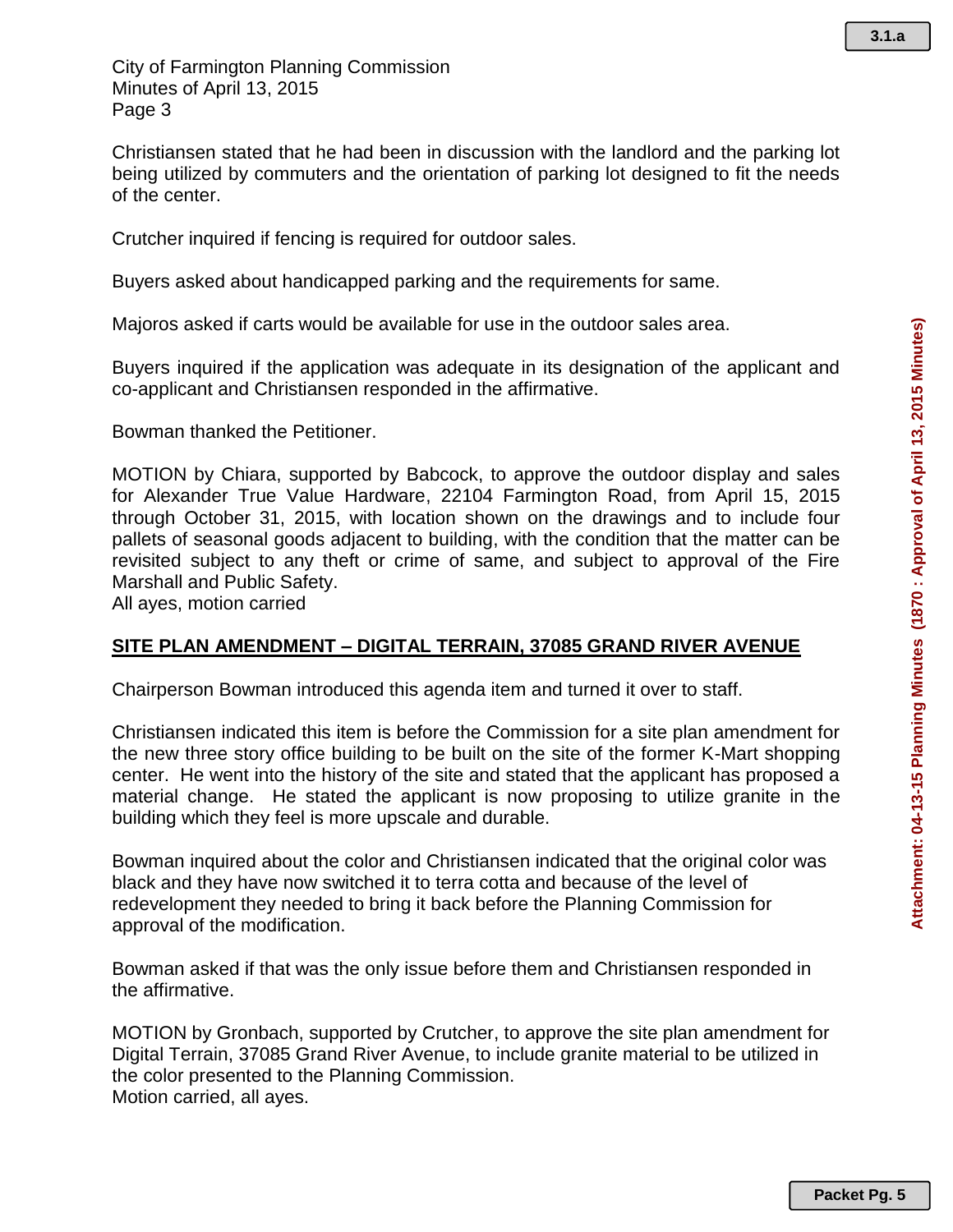## **OUTDOOR SEATING SITE PLAN REVIEW – SUSHI MI, 32758 GRAND RIVER**

Chairperson Bowman introduced this agenda item and turned it over to staff.

Christiansen stated that the owner of Sushi Mi has submitted a site plan application requesting outdoor seating at his restaurant at 32758 Grand River. He indicated the former restaurant, Korea House, had outdoor seating but that the approval runs with the owner of the establishment, thereby requiring the new owner to come before the Planning Commission for approval. He indicated the owner has submitted layout pictures, with no changes proposed from the prior owner's outdoor seating.

Noah Huffman, of Sushi Mi, was present to address any questions by the Commissioners.

Chiara inquired when they would like to start utilizing the outdoor seating and the Petitioner responded this summer.

Majoros asked if the same tables and chairs would be utilized as for the Korea House and the Petitioner responded yes.

MOTION by Buyers, supported by Crutcher, to approve the outdoor seating site plan review submitted by Sushi Mi, 32758 Grand River, as reflected in the petition submitted by the Applicant.

Motion carried, all ayes.

### **DISCUSSION – OUTDOOR SEATING MODIFICATION AND CLARIFICATION**

Chairperson Bowman introduced this agenda item and turned it over to staff.

Christiansen stated that Administration had requested a review of the existing zoning standards regarding outdoor seating for commercial businesses throughout the City. He stated Administration and the consultants had met to discuss this item and are moving it forward to the Planning Commission for their discussion and review. He stated there is a staff report included in the Commissioners' packets as well as a memorandum from LSL Planning dated 2-13-15 and that Caitlyn Malloy-Marcon is present at tonight's meeting to go over some of their recommendations.

Malloy-Marcon stated they were asked to take a look at the current ordinance and requirements for outdoor seating, as well as State mandates regarding enclosures, right of right restrictions as well as ADA requirements for outdoor seating.

She went through the suggestions contained in the memorandum and her reasoning why they were included.

She indicated outdoor seating areas should be well defined and they looked at ways other than fencing and rails to define those areas such as planters and the like.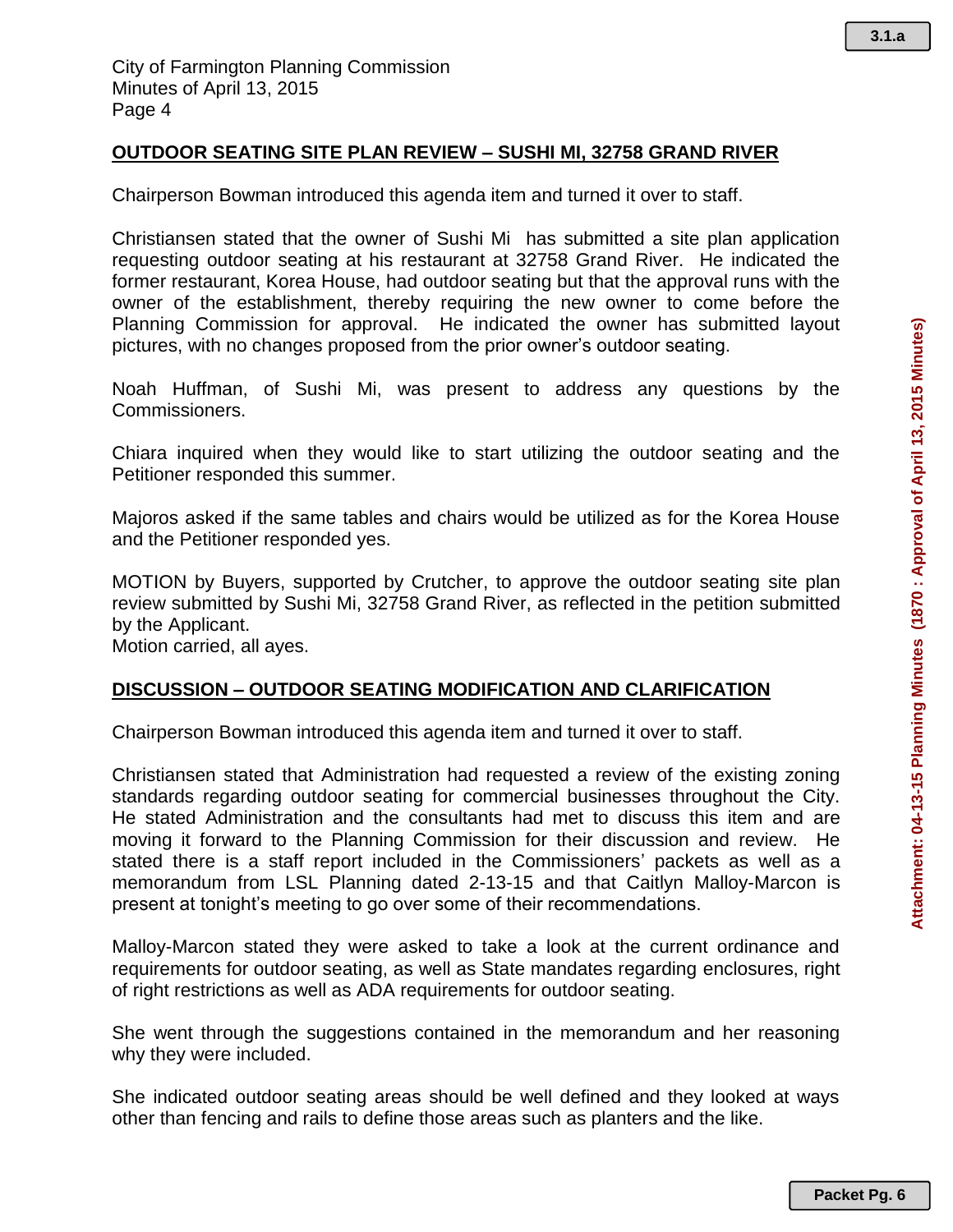She cited the usage of dining platforms in other communities.

She stated the ordinance should include language that additional outdoor lighting or applications should be prohibited unless approved by the Planning Commission and that all parking requirements are met prior to approval of outdoor seating and that the City retains the right to revoke if businesses are found to be noncompliant.

Crutcher inquired about Item #9 and where that can be found in and around the community and Malloy-Marcon indicated Birmingham is utilizing platforms and further discussion was held. Crutcher then asked if any streets other than Grand River are being considered for such and Christiansen responded in the negative but that in the future perhaps Farmington Road could accommodate same.

Crutcher questioned the logic of Item #11 and taking a parking space and using it for a platform which would eliminate even more parking and suggested leaving that language out of the ordinance.

Babcock expressed concern over Item #9, stating a clause should be added to it that no barrier-free space can be utilized for same, and Malloy-Marcon stated that could be included in the language.

Christiansen assured the Commission that any outdoor seating proposed must have a site plan and must be approved by the Planning Commission and handled on a case by case basis.

Babcock expounded on her concerns regarding that and stated she would like to see a clause in the language addressing same.

Gronbach asked for clarification of paragraph number one and the cessation of outdoor seating of 10-31and whether or not there can be exception to it and further discussion was held.

Buyers suggested finding a balance for Items #9 and 11 in the LSL letter between the business owners needs and Babcock suggested the language should reflect that any specially designated space removed should be replaced with the same specially designated space and Malloy-Marcon said she would work on that language.

Christiansen indicated the whole idea for looking at this was to provide more area for outdoor seating at places where they are spatially challenged.

Crutcher brought up mall locations in the City and how they would be addressed.

MOTION by Majoros, supported by Crutcher, to move forward and authorize LSL and staff to prepare a formal modification to outdoor seating clarification and schedule a Public Hearing concurrently at the next Planning Commission Meeting.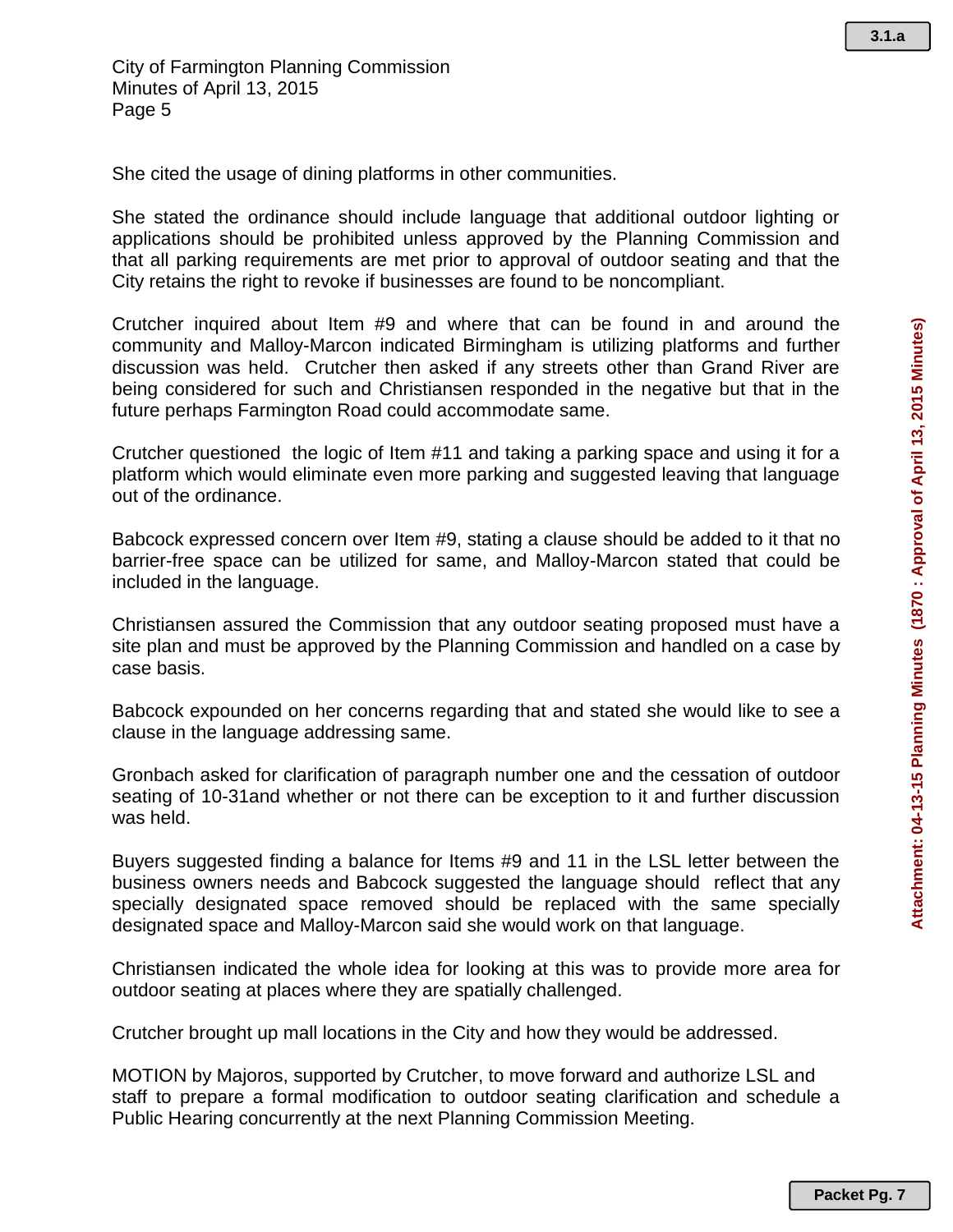## **SCHEDULE PUBLIC HEARING – ZONING ORDINANCE TEXT AMENDMENT: SINGLE FAMILY RESIDENTIAL ZONING STANDARDS**

Chairperson Bowman introduced this agenda item and turned it over to staff.

Christiansen indicated that this item was discussed at the March Planning Commission Meeting and a draft ordinance text amendment for single family residential is currently being prepared and the next step would be to schedule a Public Hearing.

MOTION by Majoros, supported by Crutcher, to schedule a Public Hearing for Zoning Text Amendment For Single Family Residential Zoning Standards at the next Planning Commission Meeting.

## **PUBLIC COMMENT**

None heard.

## **PLANNING COMMISSION COMMENTS**

Gronbach inquired of Christiansen about the World Wide Center and when its renovations would be expected to take place and his concerns about the maintenance of the Center.

Bowman asked about the Uptown Plaza and work being done there.

### **ADJOURNMENT**

MOTION by Gronbach, seconded by Buyers, to adjourn the meeting. Motion carried, all ayes.

The meeting was adjourned at 8:20 p.m.

Respectfully submitted,

\_\_\_\_\_\_\_\_\_\_\_\_\_\_\_\_\_\_\_\_\_\_\_\_\_\_\_\_\_\_

**Secretary**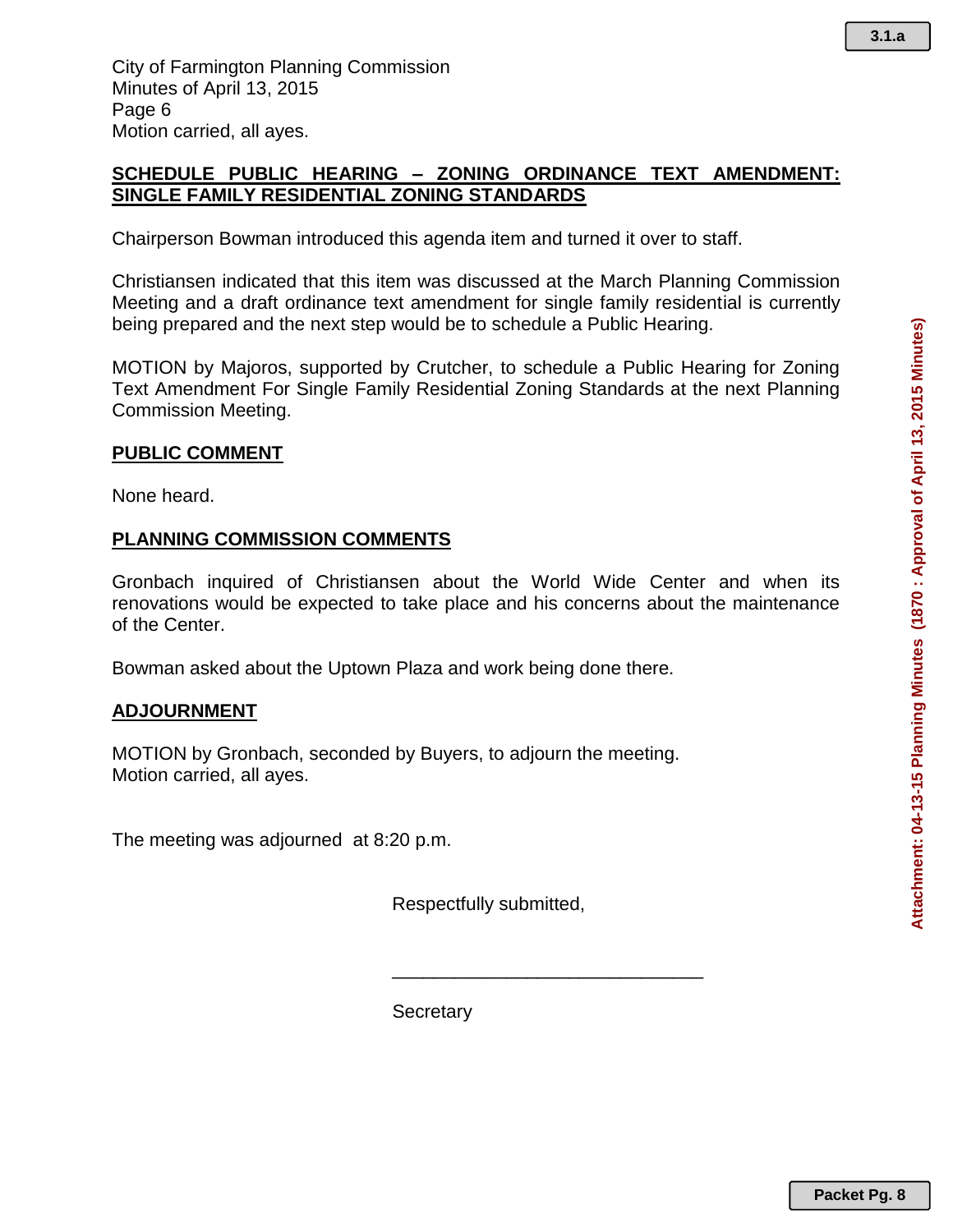# **Farmington City Council Staff Report**

**Council Meeting Date:**  May 11, 2015

**Reference Number (ID # 1869)**

**Submitted by:** Kevin Christiansen, Economic Community Development Director

**Description:** Zoning Text Amendment: Outdoor Seating

#### **Requested Action:**

Hold Public Hearing

### **Background:**

The Planning Commission reviewed LSL Planning's 2/13/15 memorandum regarding modification and clarification to the existing Outdoor Seating standards in the Zoning Ordinance at the 4/13/15 meeting. Items addressed in the memorandum included State mandated enclosures, ADA requirements, and right-of-way restrictions. The draft Zoning Ordinance Text Amendment prepared by LSL is attached.

The requested action of the Planning Commission is to hold the required public hearing as scheduled and noticed on the proposed Zoning Ordinance Text Amendment for Outdoor Seating, to make a recommendation on the proposed amendment, and to forward it to City Council for their review and consideration.

Attachment

**Agenda Review**

**Review: Kevin Christiansen Pending City Manager Pending Planning Commission Pending 05/11/2015 7:00 PM**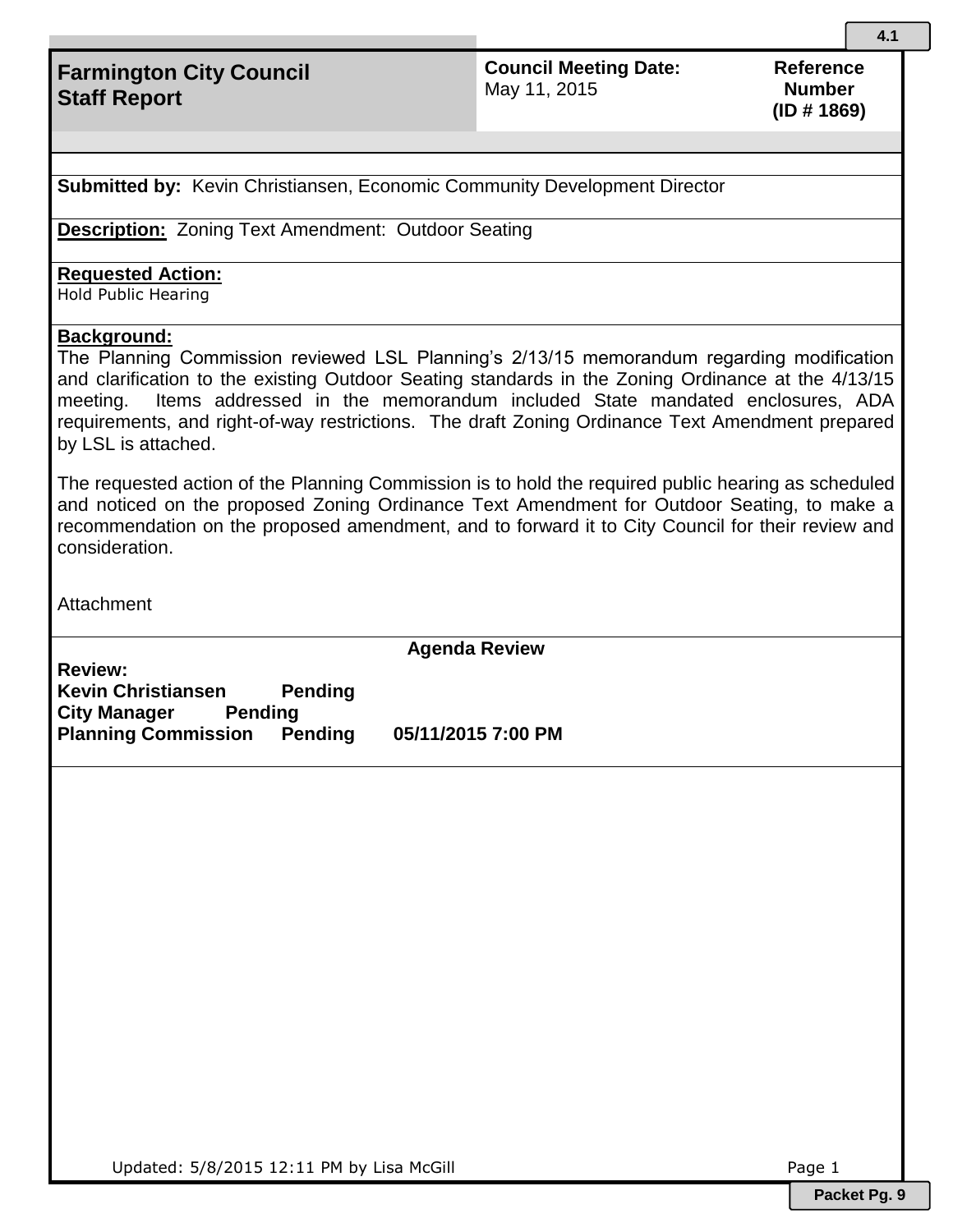## **CITY OF FARMINGTON PLANNING COMMISSION NOTICE OF PUBLIC HEARING MONDAY, MAY 11, 2015 7:00 P.M.**

Please take notice, the Farmington Planning Commission will hold a Public Hearing on Monday, May 11, 2015 at 7:00 p.m. in the Council Chambers located at 23600 Liberty Street, Farmington, MI 48335 to review a proposed amendment to the Farmington Zoning Ordinance regarding outdoor seating for commercial businesses.

The special provisions for commercial outdoor seating are currently listed in Section 35- 102 of the Farmington Zoning Ordinance. The proposed amendment would address State mandated enclosures, ADA requirements, and right-of-way restrictions.

All interested residents are encouraged to attend the public hearing to be heard, and any written materials concerning the proposed amendment shall be received and considered.

The Zoning Ordinance and proposed amendment are available for review at the Farmington City Hall located at 23600 Liberty Street, Farmington, MI 48335 during regular business hours.

Kevin P. Christiansen, AICP, PCP, Economic and Community Development Director

Publish: April 26, 2015 Farmington Observer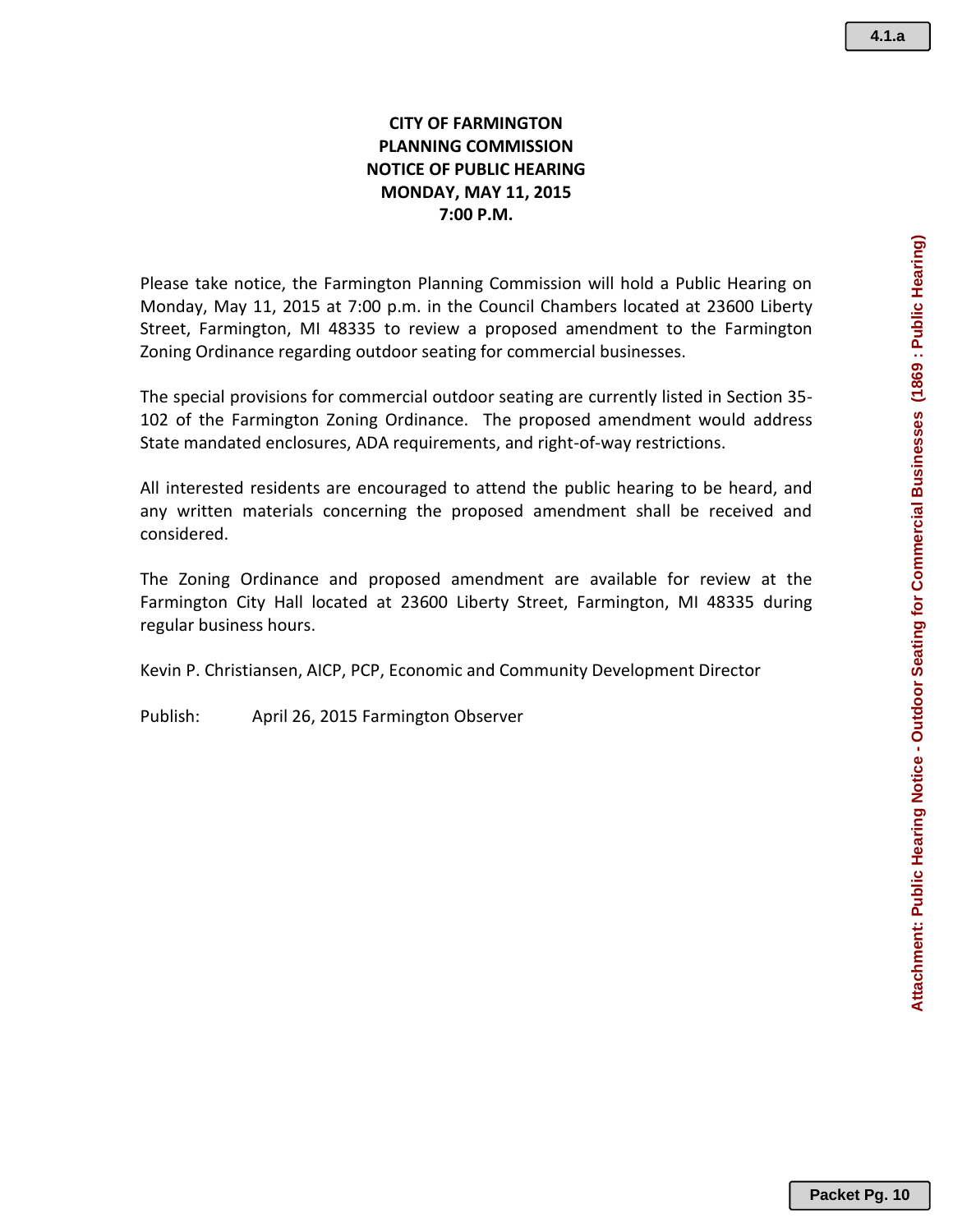**STATE OF MICHIGAN COUNTY OF OAKLAND CITY OF FARMINGTON ORDINANCE NO. \_\_\_**

**AN ORDINANCE TO AMEND CHAPTER 35, ZONING, OF THE CITY OF FARMINGTON CODE OF ORDINANCES, IN ORDER TO ADD A PROVISION TO ARTICLE 7 "CBD CENTRTAL BUSINESS DISTRICT AND C2 COMMUNITY COMMERCIAL DISTRICT AND C3 GENERAL COMMERCIAL DISTRICT ROREDEVELOPMENT OVERLAY DISTRICT," SECTION 35‐102, "TABLE OF USES" TO AMEND THE REQUIREMENTS OF THE ACCESSORY OUTDOOR SEATING PROVISION.**

#### **THE CITY OF FARMINGTON ORDAINS:**

**Section 1.** Chapter 35, Zoning, of the Farmington City Code, Article 7, CBD CENTRTAL BUSINESS DISTRICT AND C2 COMMUNITY COMMERCIAL DISTRICT AND C3 GENERAL COMMERCIAL DISTRICT ROREDEVELOPMENT OVERLAY DISTRICT, Section 35‐102, subsection "Special Provisions" is hereby amended as follows:

(b) Accessory outdoor seating areas may be permitted by annual license when accessory to a permitted or special land use in the district subject to the following:

1. Whether the seating area is proposed as part of a site plan application or an existing business, it shall require site plan review and approval by the planning commission in accordance with Article 13 Site Plan Review. Insurance in a form and amount deemed acceptable by the City Attorney's office shall be provided with the application. Once initial approval has been granted by the planning commission, an annual license shall be issued by the building official. The license may be renewed annually by the building official, provided that it complies with the original planning commission approval and the requirements of this section. The building official may, at any time, refer an outdoor seating permit to the planning commission for renewal if the Building Official feels additional review is necessary.

2. Outdoor seating shall be permitted between April 15th and October 31st, with all furniture and fixtures removed after October 31st. All tables, chairs, railings and related fixtures shall be removed when not in use. If weather permits, the Building Official may extend this time for outdoor seating on privately owned property only.

3. Outdoor seating shall not be the primary seating of the restaurant, except for carry-out restaurants when approved by the planning commission. City of Farmington Zoning Ordinance 7‐7 7Commercial **Districts** 

4. Outdoor seating areas shall be located in a manner to maintain a minimum pathway width of 5 feet (clear of structures such as light poles, trees and hydrants) along the sidewalk so as not to interfere with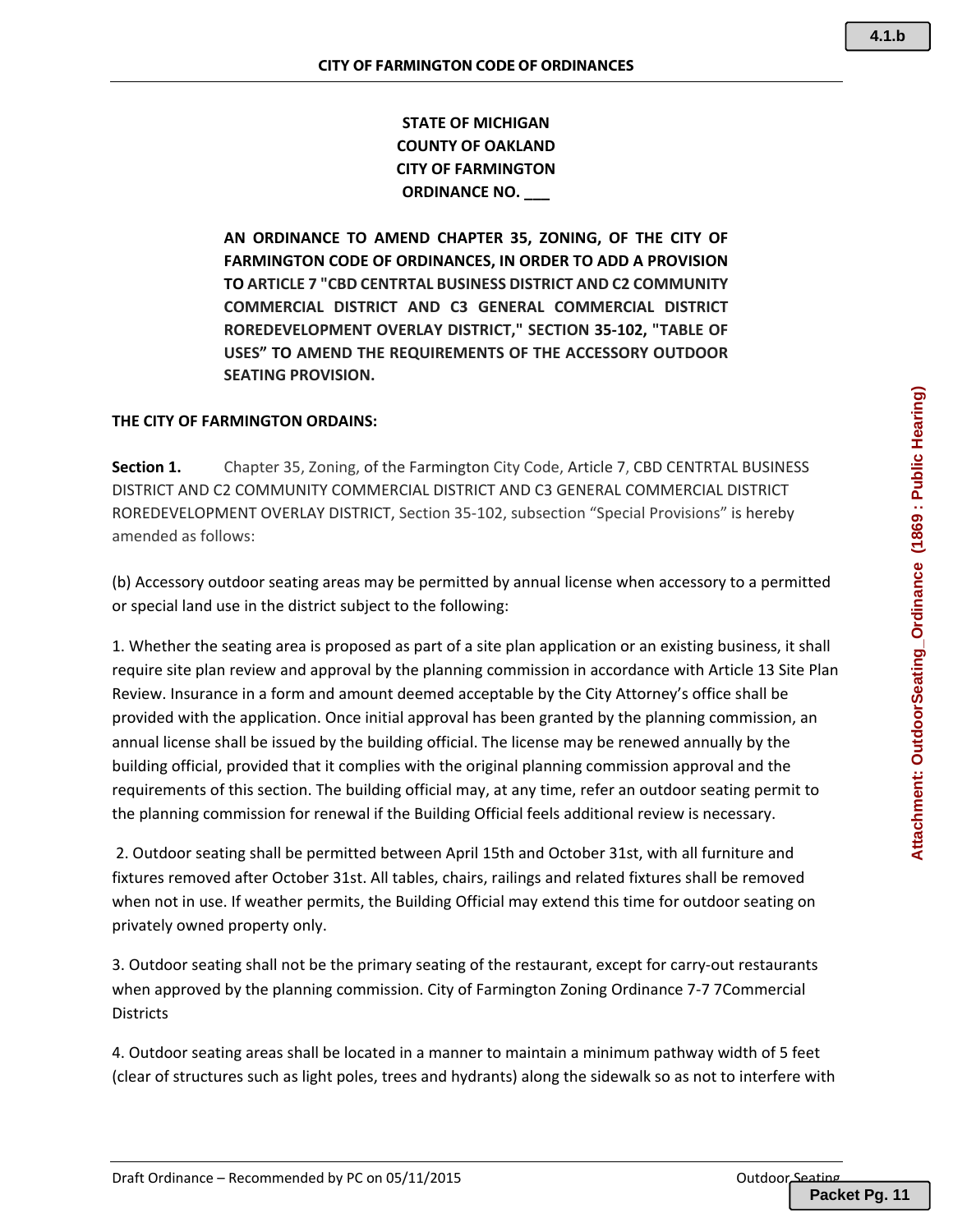pedestrian traffic. Outdoor dining areas may be organized curbside or building front as long as it achieves relative walking path alignment with neighboring properties.

5. Chairs and tables shall be of quality durable material such as metal or wood.

6. Outdoor seating areas shall be maintained in a clean and sanitary condition. Waste receptacles shall be provided in instances where wait staff does not clear all tables.

7. Outdoor seating areas shall be enclosed in instances where there is alcohol service. Enclosures shall consist of metal railing, wood railing, brick walls or other suitable material approved by the planning commission and the building official. Outdoor service areas shall be well-defined and clearly marked and the on‐premises licensee shall not sell, or allow the consumption of, alcoholic liquor outdoors, except in the defined area. Outdoor seating areas shall be delineated by outlining the periphery in some manner as to distinguish the public walkway from dining area. This may be accomplished by the use of planters, railings, or walls reviewed and approved by the Planning Commission.

8. For outdoor seating areas located within the public-right-way, approval by the corresponding jurisdiction (i.e. Farmington DPW, MDOT, or Road Commission for Oakland County) is required. Proof of Insurance naming the City as an additional insured, in a form and amount deemed acceptable by the City Attorney's office, shall be required. A license agreement in a form deemed acceptable to the City Attorney's office shall also be required.

9. Should there not be adequate environment or space to allow for outdoor dining on the sidewalk adjacent to the site, an elevated, ADA compliant, platform may be erected on the street adjacent to the restaurant to create an outdoor dining area if the City Engineer determines there is sufficient space available for this purpose given parking and traffic conditions. Specially designated parking spaces (ADA accessible, loading zones etc…) shall only be considered for use if the spaces can be temporarily replaced within close proximity.

10. Additional outdoor lighting and/ or amplification is prohibited without approval of the City.

11. Applicants may be asked to demonstrate that additional parking demand can be met before approval.

12. The City retains the right to revoke outdoor seating permits if all sections of this ordinance have not been met.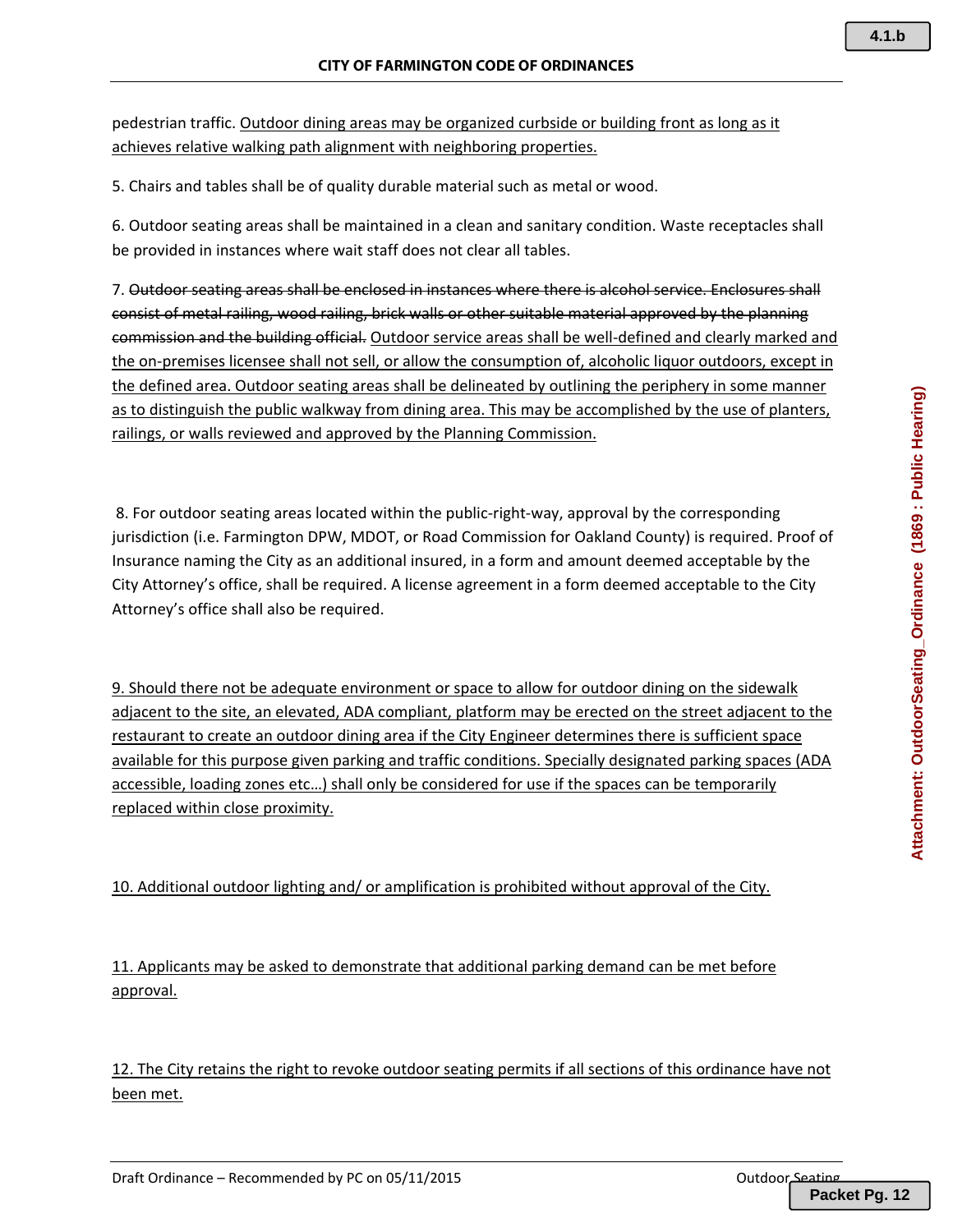#### **Section 5. Repealer**

All ordinances or parts of ordinances in conflict herewith are repealed.

#### **Section 6. Severability**

Should any section, subsection, paragraph, sentence, clause, or word of this ordinance be held invalid for any reason, such decisions shall not affect the validity of the remaining portions of the ordinance.

#### **Section 7. Savings**

This amendatory ordinance shall not affect violations of this ordinance or any other ordinance existing prior to the effective date of this ordinance and such violation shall be governed and shall continue to be separately punishable to the full extent of the law under the provisions of such ordinance at the time the violation was committed.

#### **Section 8. Effective Date**

Public hearing having been held hereon pursuant to the provisions of Section 1 03 of Act 11 0 of the Public Acts of 2006, as amended, the provisions of this Ordinance shall be published within twenty (20) days of its adoption by publication of a brief notice in a newspaper circulated in the City of Farmington stating the date of enactment and effective date, a brief statement as to its regulatory effect and that a complete copy of the Ordinance is available for public purchase, use and inspection at the office of the City Clerk during the hours of 8:00A.M. to 5:00P.M., Local Time. The provisions of this Ordinance shall become effective seven (7) days after its publication.

#### **Section 9. Enactment**

This Ordinance is declared to have been enacted by the City Council of the City of Farmington at a meeting called and held on the \_\_\_\_ day of \_\_\_\_\_\_\_\_, 2015 and ordered to be given publication in the manner prescribed by law.

Ayes: Nayes: Abstentions: Absent:

STATE OF MICHIGAN )

) ss.

COUNTY OF OAKLAND )

I, the undersigned, the qualified and acting City Clerk of the City of Farmington, Oakland County, Michigan, do certify that the foregoing is a true and complete copy of the Ordinance adopted by the City Council of the City of Farmington at a meeting held on the \_\_\_\_ day of \_\_\_\_\_\_\_\_\_\_, 2015, the original of which is on file in my office.

 $\overline{\phantom{a}}$  , and the contract of the contract of the contract of the contract of the contract of the contract of the contract of the contract of the contract of the contract of the contract of the contract of the contrac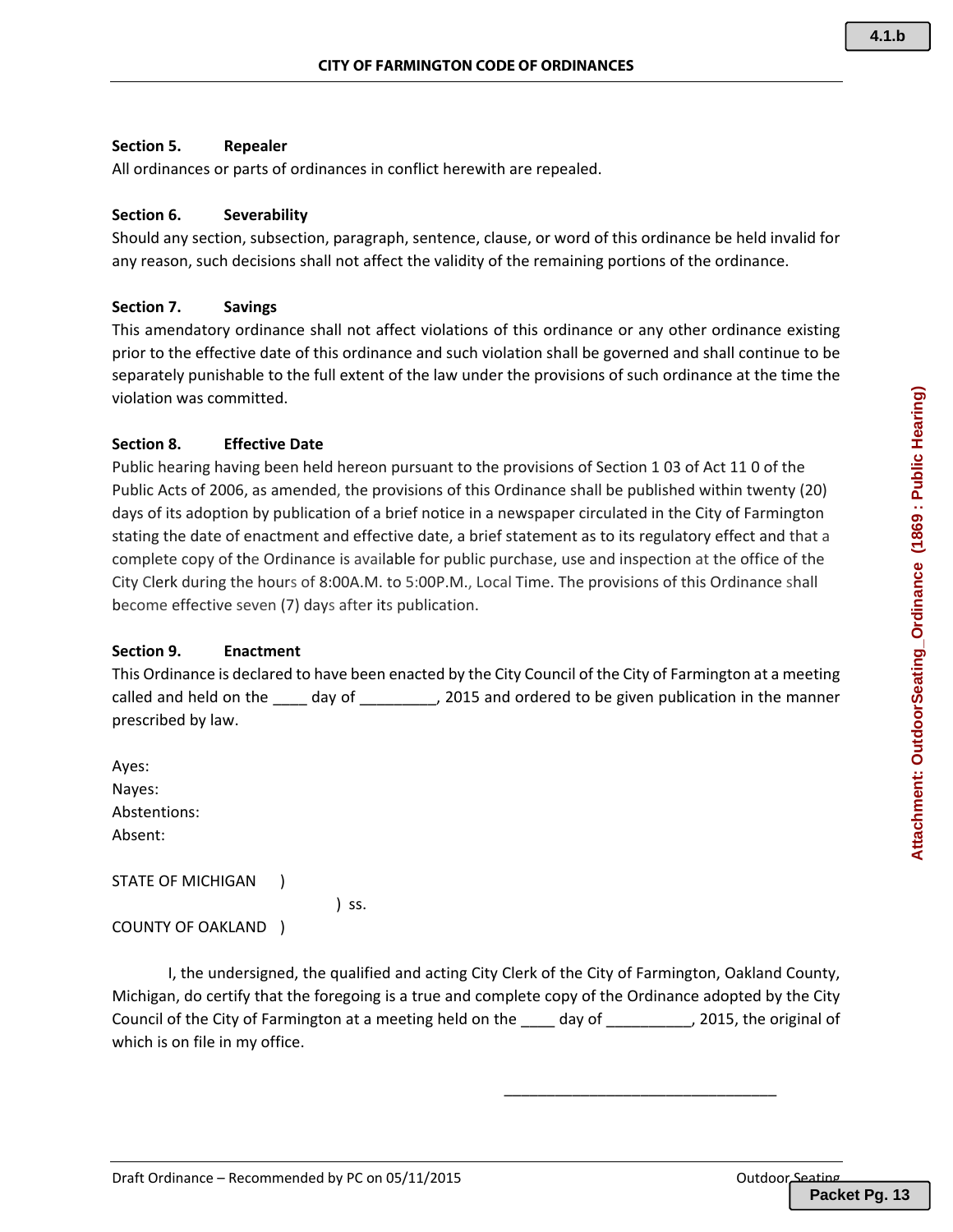Susan K. Halberstadt, City Clerk City of Farmington

Adopted: Published: Effective: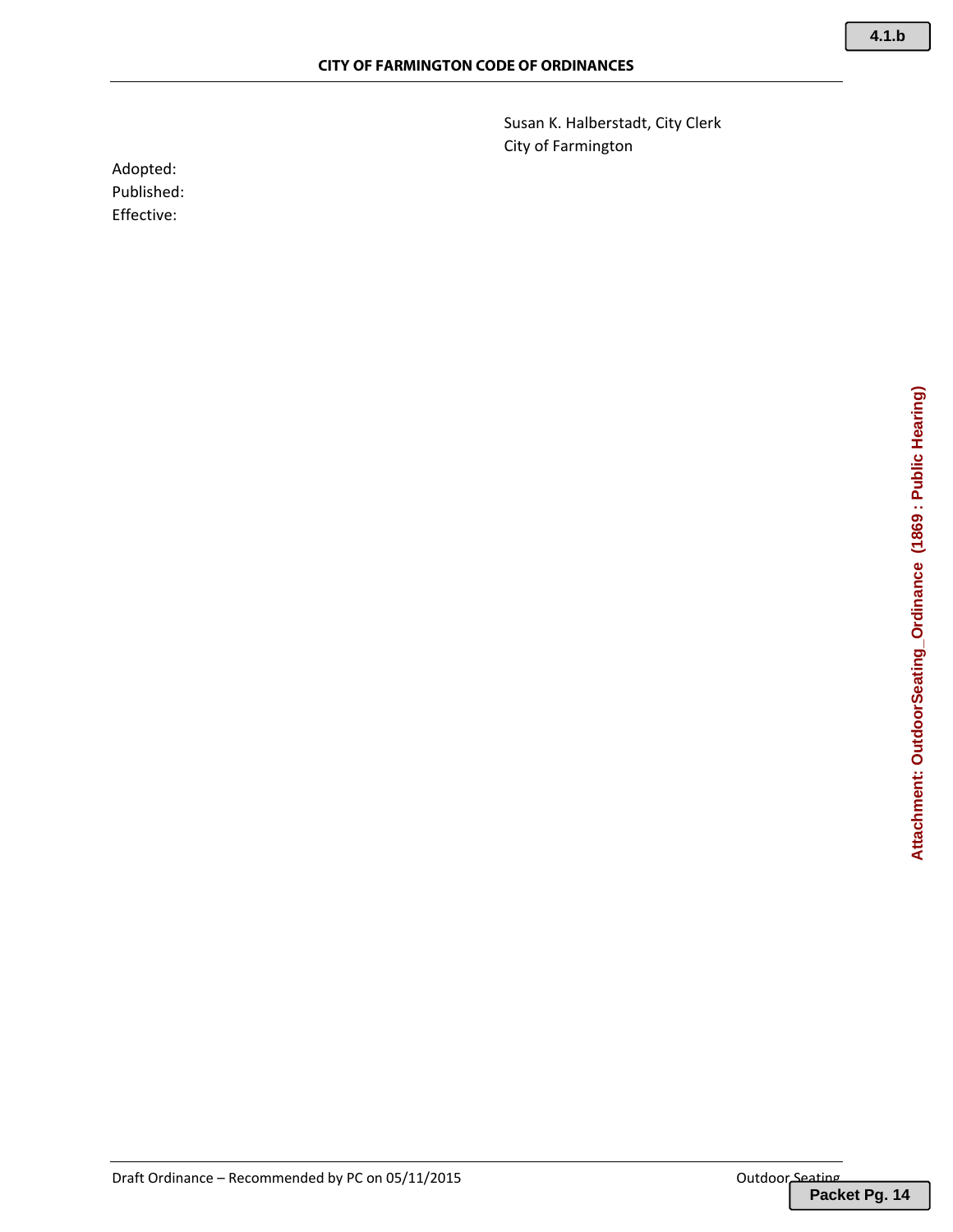# **Farmington City Council Staff Report**

**Council Meeting Date:**  May 11, 2015

**Reference Number (ID # 1871)**

**Submitted by:** Kevin Christiansen, Economic Community Development Director

**Description:** Zoning Text Amendment: Single Family Residential Zoning Standards

#### **Requested Action:**

Hold Public Hearing

### **Background:**

The Planning Commission discussed and reviewed LSL Planning's 3/6/15 memorandum regarding the existing Single Family Residential Zoning Standards in the Zoning Ordinance pertaining to building setbacks, building height, and lot coverage at the 4/13/15 meeting. A draft Zoning Ordinance Text Amendment prepared by LSL is attached.

The requested action of the Planning Commission is to hold the required public hearing as scheduled and noticed on the proposed Zoning Ordinance Text Amendment for Single Family Residential Zoning Standards, to make a recommendation on the proposed amendment, and to forward it to City Council for their review and consideration.

**Attachment** 

**Agenda Review**

**Review: Kevin Christiansen Pending City Manager Pending Planning Commission Pending 05/11/2015 7:00 PM**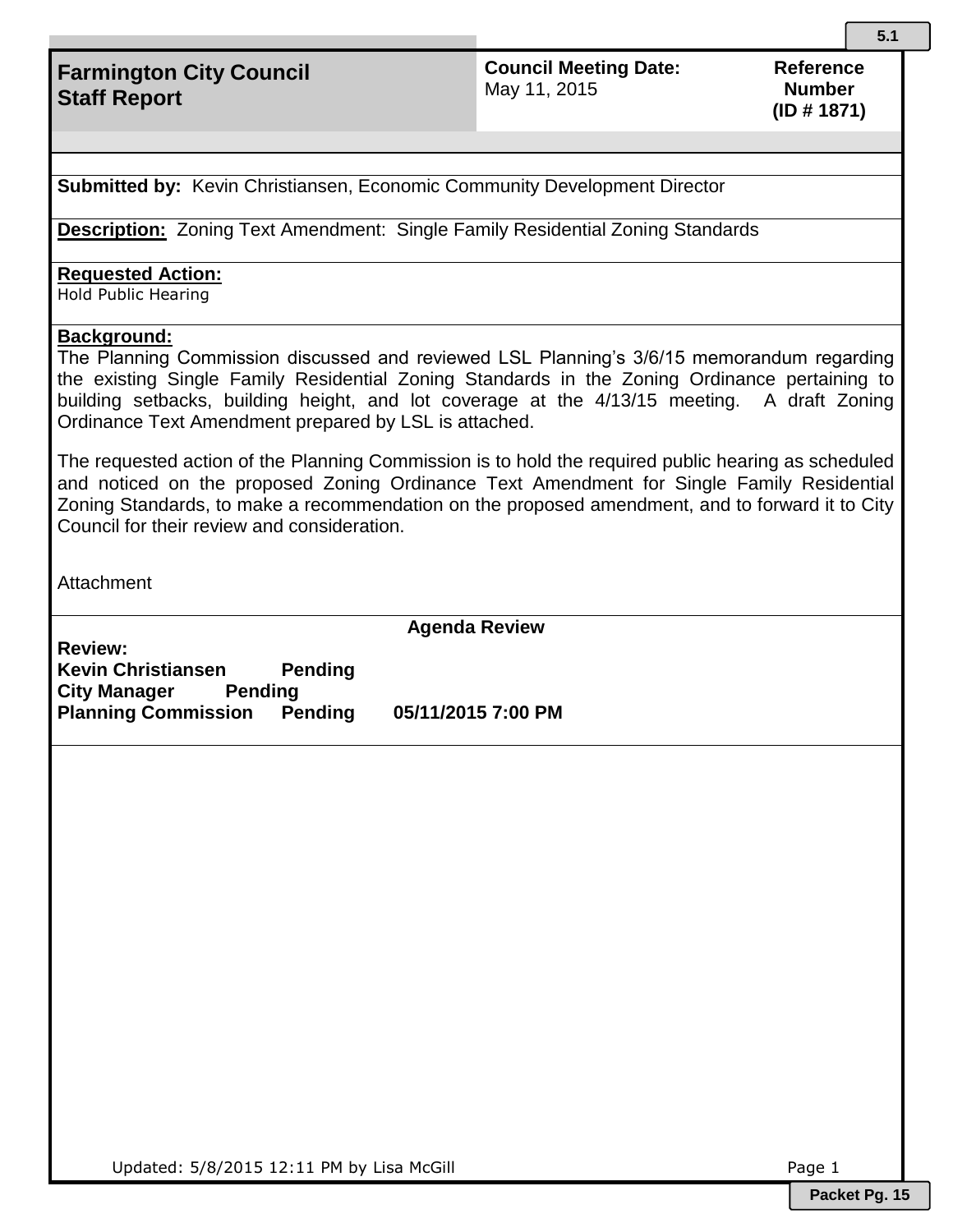Attachment: Public Hearing Notice - Single-Family Residential Zoning Standards (1871 : Public Hearing) **Attachment: Public Hearing Notice - Single-Family Residential Zoning Standards (1871 : Public Hearing)**

# **CITY OF FARMINGTON PLANNING COMMISSION NOTICE OF PUBLIC HEARING MONDAY, MAY 11, 2015 7:00 P.M.**

Please take notice, the Farmington Planning Commission will hold a Public Hearing on Monday, May 11, 2015 at 7:00 p.m. in the Council Chambers located at 23600 Liberty Street, Farmington, MI 48335 to review a proposed amendment to the Farmington Zoning Ordinance regarding single-family residential zoning standards as they pertain to building setbacks, building height, and lot coverage.

The zoning standards for single-family residential are currently listed in Section 35-73 of the Farmington Zoning Ordinance. The proposed amendment would reduce the front setback (would change the maximum lot coverage), reduce the rear yard setback, allow greater height, include a process for site plan review by the Planning Commission for single-family homes, and identify the districts/neighborhoods where this would be appropriate.

All interested residents are encouraged to attend the public hearing to be heard, and any written materials concerning the proposed amendment shall be received and considered.

The Zoning Ordinance and proposed amendment are available for review at the Farmington City Hall located at 23600 Liberty Street, Farmington, MI 48335 during regular business hours.

Kevin P. Christiansen, AICP, PCP, Economic and Community Development Director

Publish: April 26, 2015 Farmington Observer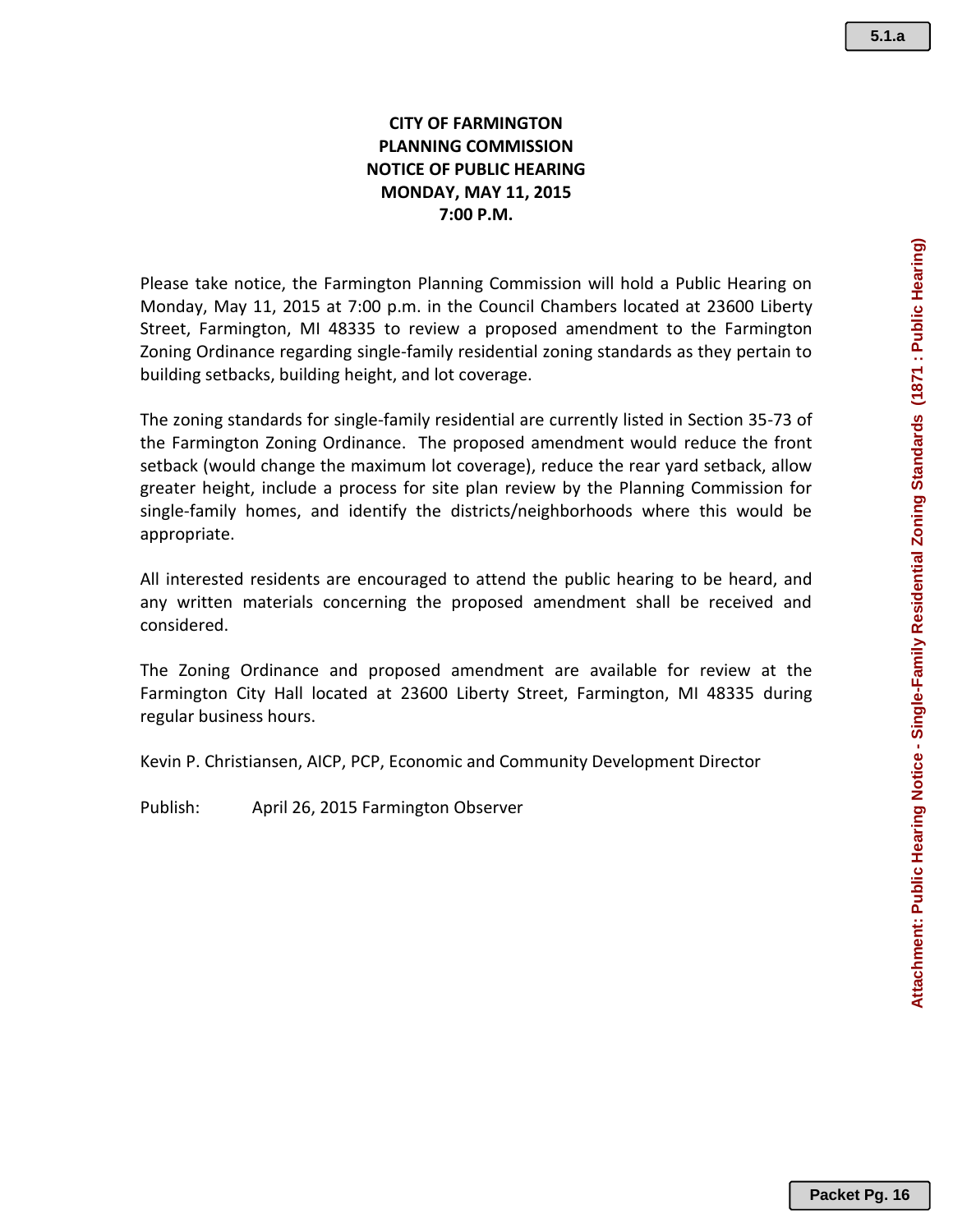# **STATE OF MICHIGAN COUNTY OF OAKLAND CITY OF FARMINGTON ORDINANCE NO. \_\_\_**

**AN ORDINANCE TO AMEND CHAPTER 35, ZONING, OF THE CITY OF FARMINGTON CODE OF ORDINANCES, IN ORDER TO ADD A PROVISION TO ARTICLE 4 "R1, R1A, R1B SINGLE‐FAMILY RESIDENTIAL, R1C SINGLE‐ FAMILY RESIDENTIAL (COUNTRY ESTATES), AND R1D SINGLE‐FAMILY RESIDENTIAL (PLANNED UNIT DEVELOPMENT) DISTRICTS ," SECTION 35‐ 73, "LOT AND YARD REQUIREMENTS" TO AMEND THE SIZE REQUIREMENTS OF SINGLE FAMILY HOME CONSTRUCTION AND ADDITIONS.**

#### **THE CITY OF FARMINGTON ORDAINS:**

**Section 1.** Chapter 35, Zoning, of the Farmington City Code, Article 4, R1, R1A, R1B SINGLE‐FAMILY RESIDENTIAL, R1C SINGLE‐FAMILY RESIDENTIAL (COUNTRY ESTATES), AND R1D SINGLE‐FAMILY RESIDENTIAL (PLANNED UNIT DEVELOPMENT) DISTRICTS, Section 35‐73, "Lot and Yard Requirements" is hereby amended as follows:

| <b>Residential Buildings</b>                 |                |                  |                  |                  |                |
|----------------------------------------------|----------------|------------------|------------------|------------------|----------------|
|                                              | R1             | R <sub>1</sub> A | R <sub>1</sub> B | R <sub>1</sub> C | R1D(a)         |
| Minimum Lot Area (square feet)               | 8,500          | 10,050           | 12,500           | 15,000           | 18,000         |
| Minimum Lot Width (feet)                     | 70             | 85               | 100              | 100              | 100            |
| Minimum Front Yard Setback (feet) (b)        | 25             | 25               | 25               | 40               | 40             |
| Minimum Side Yard Setback - least one (feet) | 6              | 6                | 6                | 10               | 10             |
| Minimum Side Yard Setback - total (feet) (c) | 16             | 16               | 16               | 20               | 20             |
| Minimum Rear Yard Setback (feet)             | 3025           | 50               | 50               | 50               | 35             |
| Maximum Height of Building                   |                |                  |                  |                  |                |
| - In feet                                    | 30             | 30               | 30               | 30               | 30             |
| - In stories                                 | $\overline{2}$ | $\overline{2}$   | $\overline{2}$   | $\overline{2}$   | $\overline{2}$ |
| Maximum Lot Coverage (buildings)             | 3035%          | 25%              | 25%              | 25%              | 35%            |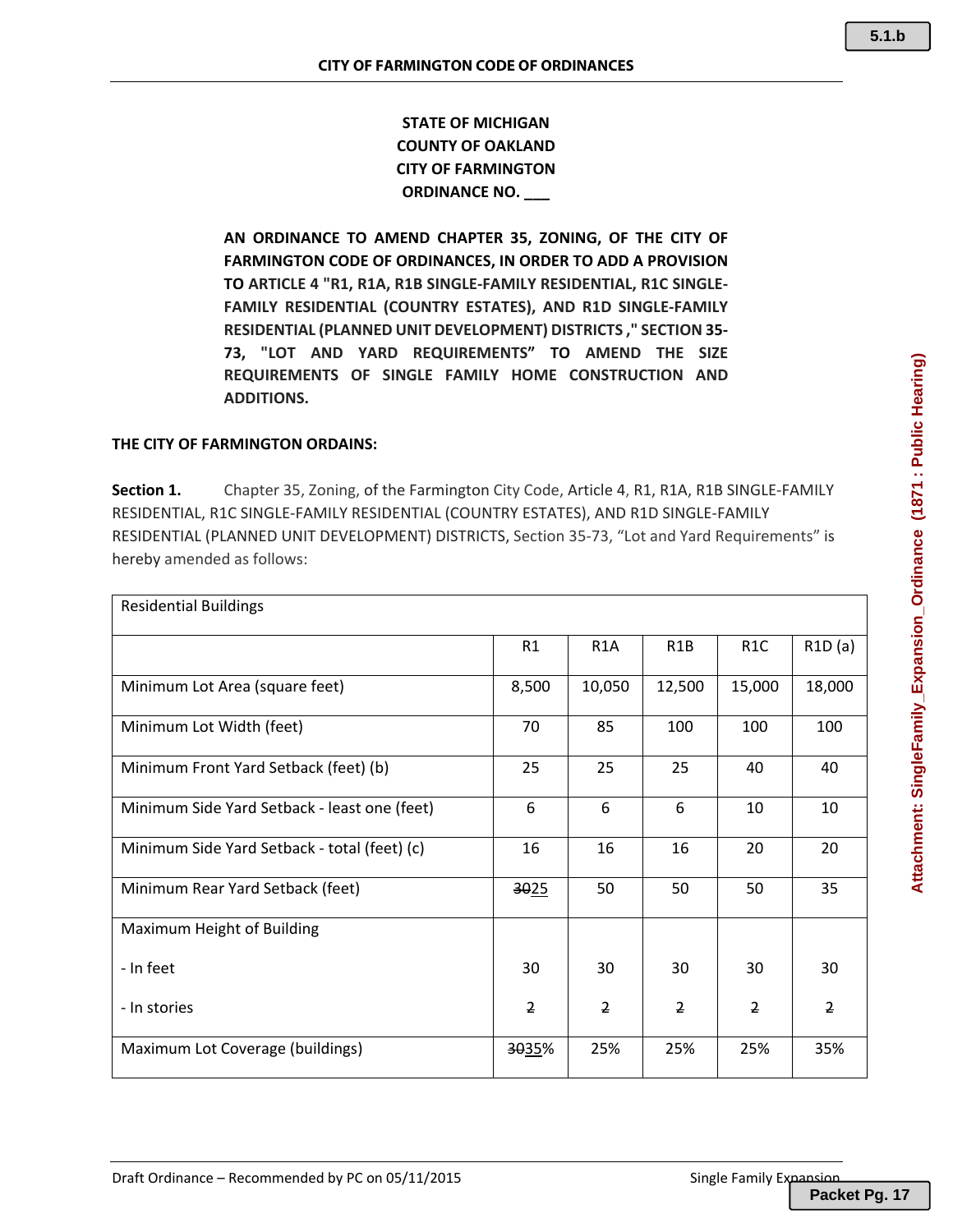**(b) Front Yard Setback Averaging**. Where there is an established front yard setback different from that of section 35‐73, lot and yard requirements, the following shall apply: The front yard setback of any new or expanded single‐family dwelling unit shall be no less than ninety (90), eighty (80) in R1 districts, percent and no more than one hundred thirty-five (135) percent of the average established front setback of other single‐family dwelling units within three hundred (300) feet, on the same side of the street, of the subject lot. In no case shall the front yard setback be less than fifteen (15) feet. The building official may exclude dwelling units used in determining the average front yard that deviate from the average by more than twenty‐five (25) feet.

### **Section 5. Repealer**

All ordinances or parts of ordinances in conflict herewith are repealed.

#### **Section 6. Severability**

Should any section, subsection, paragraph, sentence, clause, or word of this ordinance be held invalid for any reason, such decisions shall not affect the validity of the remaining portions of the ordinance.

#### **Section 7. Savings**

This amendatory ordinance shall not affect violations of this ordinance or any other ordinance existing prior to the effective date of this ordinance and such violation shall be governed and shall continue to be separately punishable to the full extent of the law under the provisions of such ordinance at the time the violation was committed.

#### **Section 8. Effective Date**

Public hearing having been held hereon pursuant to the provisions of Section 1 03 of Act 11 0 of the Public Acts of 2006, as amended, the provisions of this Ordinance shall be published within twenty (20) days of its adoption by publication of a brief notice in a newspaper circulated in the City of Farmington stating the date of enactment and effective date, a brief statement as to its regulatory effect and that a complete copy of the Ordinance is available for public purchase, use and inspection at the office of the City Clerk during the hours of 8:00A.M. to 5:00P.M., Local Time. The provisions of this Ordinance shall become effective seven (7) days after its publication.

#### **Section 9. Enactment**

This Ordinance is declared to have been enacted by the City Council of the City of Farmington at a meeting called and held on the day of **2015** and ordered to be given publication in the manner prescribed by law.

Ayes: Nayes: Abstentions: Absent:

STATE OF MICHIGAN )

 $\sim$  ) ss.